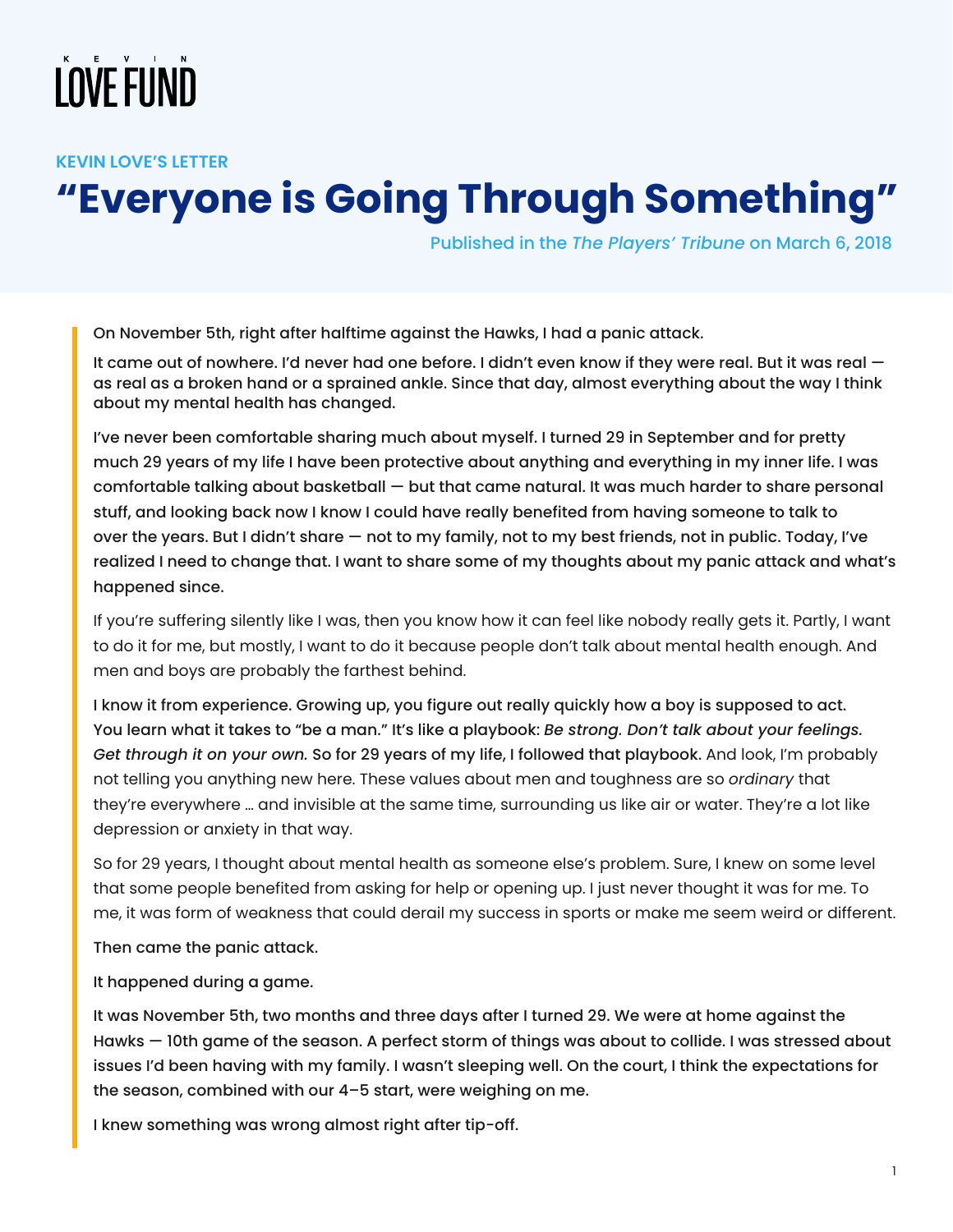I was winded within the first few possessions. That was strange. And my game was just off. I played 15 minutes of the first half and made one basket and two free throws.

After halftime, it all hit the fan. Coach Lue called a timeout in the third quarter. When I got to the bench, I felt my heart racing faster than usual. Then I was having trouble catching my breath. It's hard to describe, but everything was spinning, like my brain was trying to climb out of my head. The air felt thick and heavy. My mouth was like chalk. I remember our assistant coach yelling something about a defensive set. I nodded, but I didn't hear much of what he said. By that point, I was freaking out. When I got up to walk out of the huddle, I knew I couldn't reenter the game  $-$  like, literally couldn't do it physically.

Coach Lue came up to me. I think he could sense something was wrong. I blurted something like, "I'll be right back," and I ran back to the locker room. I was running from room to room, like I was looking for something I couldn't find. Really I was just hoping my heart would stop racing. It was like my body was trying to say to me, *You're about to die.* I ended up on the floor in the training room, lying on my back, trying to get enough air to breathe.

The next part was a blur. Someone from the Cavs accompanied me to the Cleveland Clinic. They ran a bunch of tests. Everything seemed to check out, which was a relief. But I remember leaving the hospital thinking, *Wait … then what the hell just happened?*

I was back for our next game against the Bucks two days later. We won, and I had 32. I remember how relieved I was to be back on the court and feeling more like myself. But I distinctly remember being more relieved than anything that nobody had found out why I had left the game against Atlanta. A few people in the organization knew, sure, but most people didn't and no one had written about it.

A few more days passed. Things were going great on the court, but something was weighing on me.

*Why was I so concerned with people finding out?*

It was a wake-up call, that moment. I'd thought the hardest part was over after I had the panic attack. It was the opposite. Now I was left wondering why it happened — and why I didn't want to talk about it.

Call it a stigma or call it fear or insecurity — you can call it a number of things — but what I was worried about wasn't just my own inner struggles but how difficult it was to *talk about* them. I didn't want people to perceive me as somehow less reliable as a teammate, and it all went back to the playbook I'd learned growing up.

This was new territory for me, and it was pretty confusing. But I was certain about one thing: I couldn't bury what had happened and try to move forward. As much as part of me wanted to, I couldn't allow myself to dismiss the panic attack and everything underneath it. I didn't want to have to deal with everything sometime in the future, when it might be worse. I knew that much.

So I did one seemingly little thing that turned out to be a big thing. The Cavs helped me find a therapist, and I set up an appointment. I gotta stop right here and just say: I'm the last person who'd have thought I'd be seeing a therapist. I remember when I was two or three years into the league,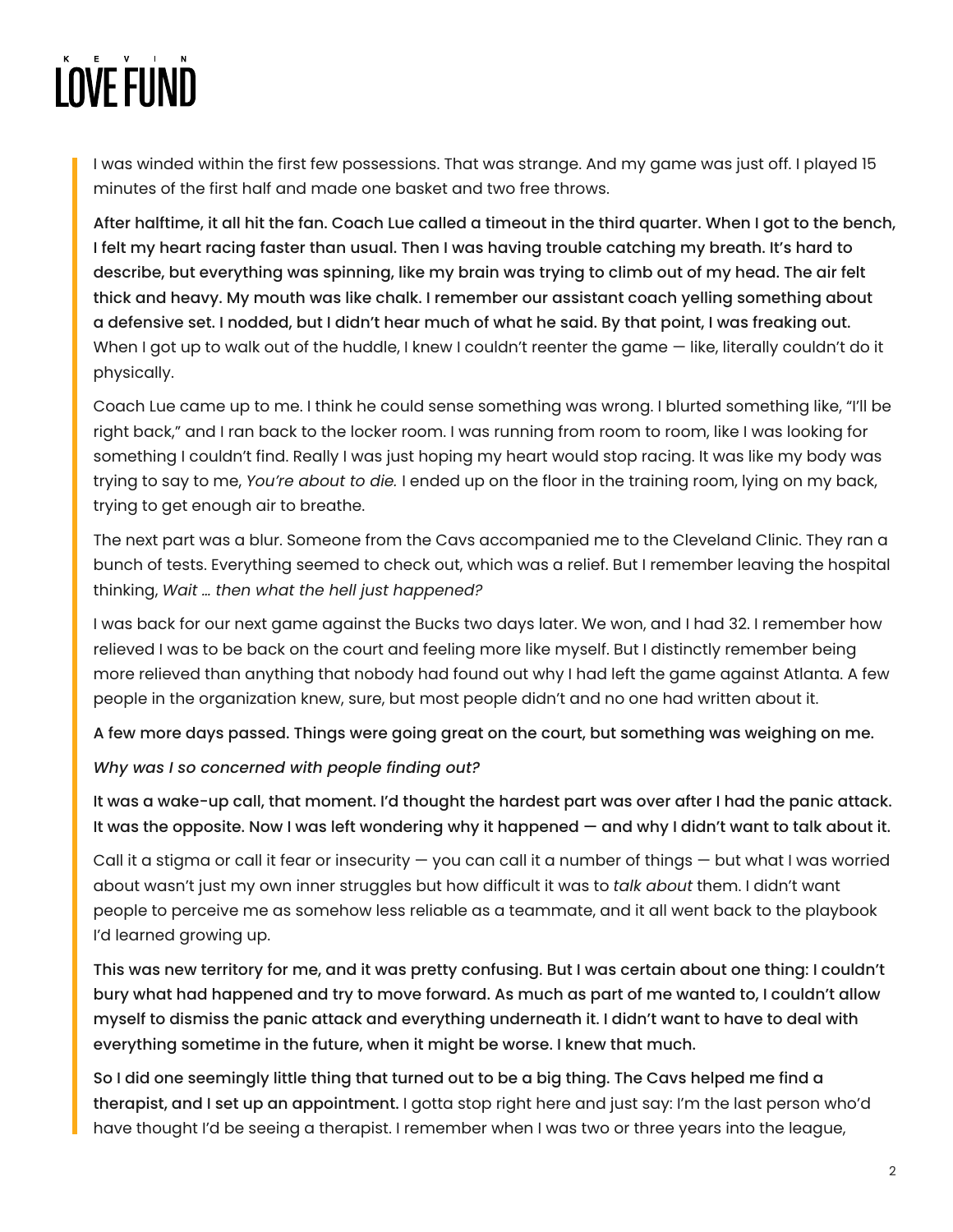a friend asked me why NBA players didn't see therapists. I scoffed at the idea. *No way any of us is gonna talk to someone.* I was 20 or 21 years old, and I'd grown up around basketball. And on basketball teams? Nobody talked about what they were struggling with on the inside. I remember thinking, *What are my problems? I'm healthy. I play basketball for a living. What do I have to worry about?* I'd never heard of any pro athlete talking about mental health, and I didn't want to be the only one. I didn't want to look weak. Honestly, I just didn't think I needed it. It's like the playbook said — figure it out on your own, like everyone else around me always had.

But it's kind of strange when you think about it. In the NBA, you have trained professionals to fine-tune your life in so many areas. Coaches, trainers and nutritionists have had a presence in my life for years. But none of those people could help me in the way I needed when I was lying on the floor struggling to breathe.

Still, I went to my first appointment with the therapist with some skepticism. I had one foot out the door. But he surprised me. For one thing, basketball wasn't the main focus. He had a sense that the NBA wasn't the main reason I was there that day, which turned out to be refreshing. Instead, we talked about a range of non-basketball things, and I realized how many issues come from places that you may not realize until you really look into them. I think it's easy to assume we know ourselves, but once you peel back the layers it's amazing how much there is to still discover.

Since then, we've met up whenever I was back in town, probably a few times each month. One of the biggest breakthroughs happened one day in December when we got to talking about my Grandma Carol. She was the pillar of our family. Growing up, she lived with us, and in a lot of ways she was like another parent to me and my brother and sister. She was the woman who had a *shrine* to each of her grandkids in her room — pictures, awards, letters pinned up on the wall. And she was someone with simple values that I admired. It was funny, I once gave her a random pair of new Nikes, and she was so blown away that she called me to say thank you a handful of times over the year that followed.

When I made the NBA, she was getting older, and I didn't see her as often as I used to. During my sixth year with the T-Wolves, Grandma Carol made plans to visit me in Minnesota for Thanksgiving. Then right before the trip, she was hospitalized for an issue with her arteries. She had to cancel her trip. Then her condition got worse quickly, and she fell into a coma. A few days later, she was gone.

I was devastated for a long time. But I hadn't really ever talked about it. Telling a stranger about my grandma made me see how much pain it was still causing me. Digging into it, I realized that what hurt most was not being able to say a proper goodbye. I'd never had a chance to really grieve, and I felt terrible that I hadn't been in better touch with her in her last years. But I had buried those emotions since her passing and said to myself, *I have to focus on basketball. I'll deal with it later. Be a man.*

The reason I'm telling you about my grandma isn't really even about her. I still miss her a ton and I'm probably still grieving in a way, but I wanted to share that story because of how eye-opening it was to *talk about it*. In the short time I've been meeting with the therapist, I've seen the power of saying things out loud in a setting like that. And it's not some magical process. It's terrifying and awkward